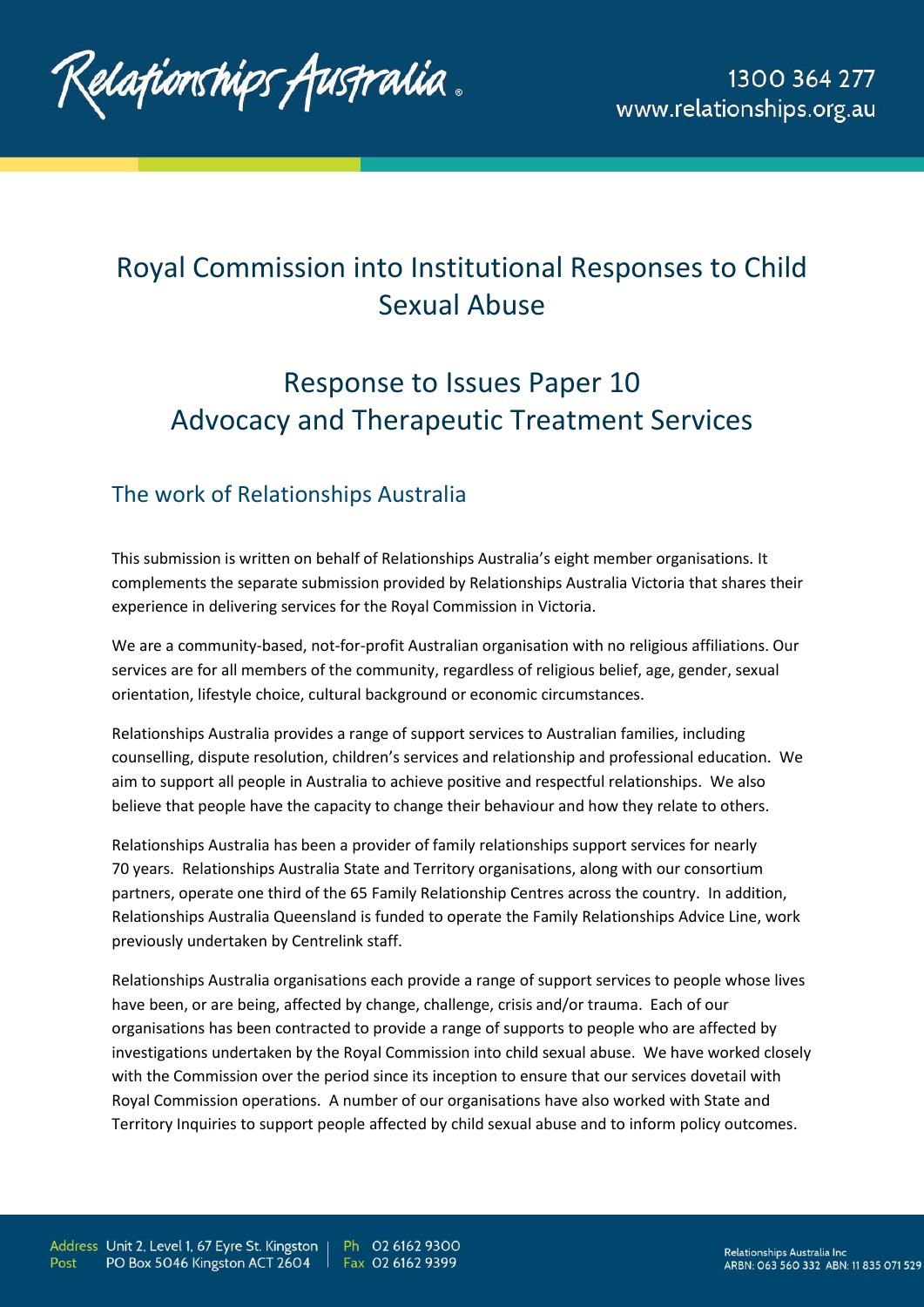The information in this submission reflects our involvement with, and support of, clients affected by child abuse. Our comments are informed by listening to the experiences of clients, discussion with practitioners and service providers, research and reports.

We commend the Commission for acknowledging the need for more and longer-term support for victims and survivors.

### Topic A: Victim and survivor needs and unmet needs

#### *Legal and policy framework*

- As discussed in our submission to the Royal Commission's prior redress consultation paper, Relationships Australia supports a National scheme as offering the best support for survivors. It would provide:
	- o fairness or equality, equity, consistency across institutions.
	- o easy access and could include broad and visible Australia-wide promotion.
	- o less complexity for survivors and consistency in procedures and support services.
	- $\circ$  better access for survivors who no longer reside in the State or Territory in which they were abused or where they experienced abuse in more than one jurisdiction; Find and Connect services for Forgotten Australians provide an example of one such successful approach; and
	- $\circ$  the opportunity for a national framework and policy for services and standards.

A national scheme would also provide the best framework for designing a comprehensive, holistic and integrated service and support system for victims.

- The framework for providing advocacy and support services should be enshrined in legislation so that institutions are clear about their legal responsibilities, rather than leaving the victim to negotiate with the institution on an individual basis. Our clients repeatedly and validly question why they are force to go back to the institution to get help for the abuse caused by the institution. Where the institution has no funds, or is no longer in existence, these rules should apply to the government as the backup institution.
- All institutions should be covered in the terms of reference of the policy framework. This should include Commonwealth and State government departments such as child protection services, justice, health and social services, as well as private, secular, faithbased and other not-for profit organisations.
- The policy should also cover female perpetrators in order that the same importance is given to incidents involving both male and female perpetrators, and to deal with the stigma that can surround male victims where the perpetrator is female.
- Survivors and advocacy groups must be involved in the design and development of a framework of advocacy and support services.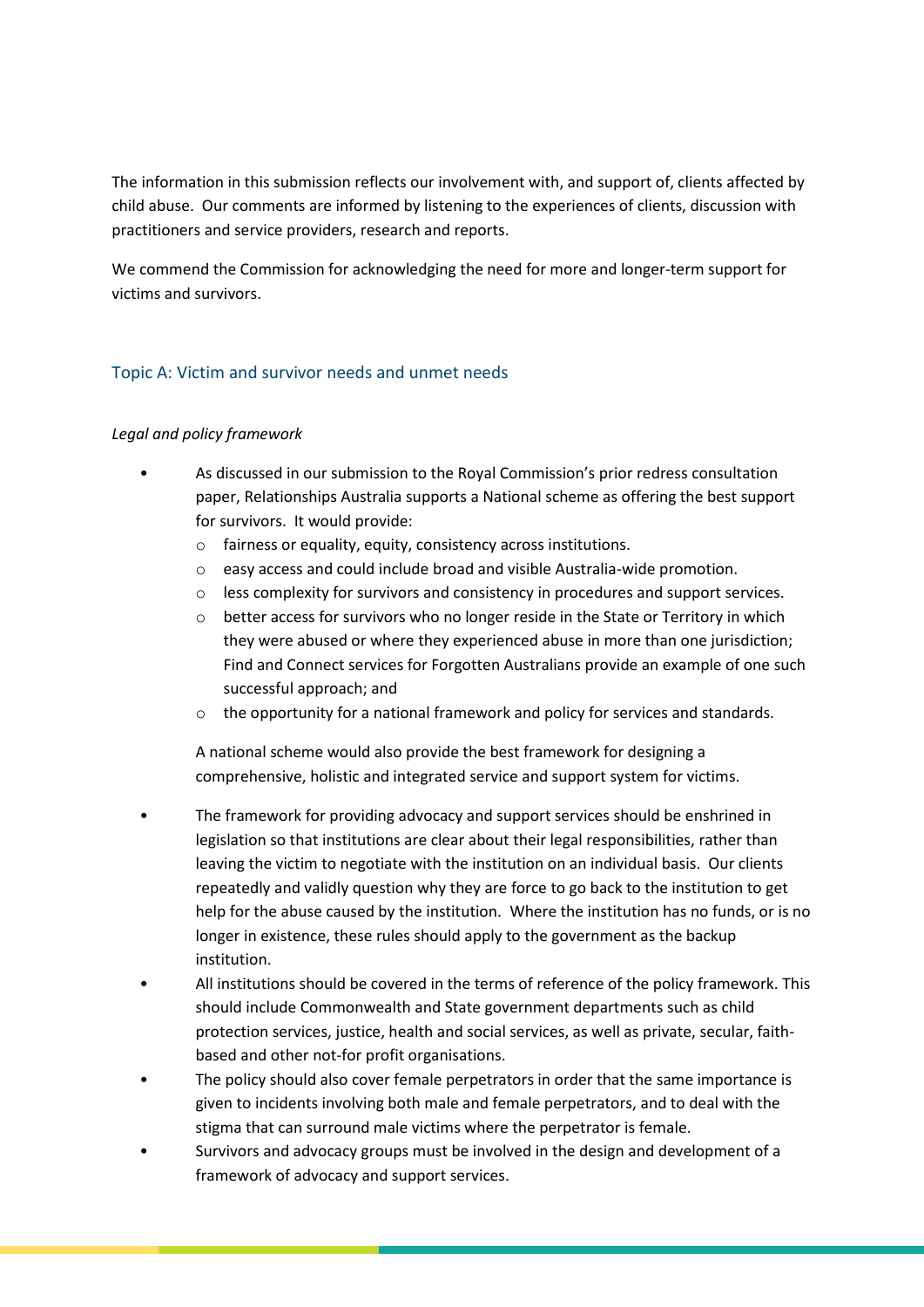#### *Support services*

- There needs to be a smooth continuity in the provision of ongoing services to ensure the process is connected with the person. This should include an integrated system response that is easy to navigate and provides seamless transitions in line with an individual's journey (not pushing people from here to there). Key elements should include:
	- o warm, supported referrals.
	- o flexible service delivery, including outreach support, drop-in services, telephone and face-to-face counselling. An example of where continuity was not achieved was when the Australian Government provided compensation after the National Forced Adoption Apology through Access to Allied Psychological Services (ATAPS), rather than existing post adoption support services. ATAPS did not have a connection with the adoption community and had very few clients attending the program.
	- $\circ$  There should be a multi-layered approach. For example, when working with Forgotten Australians and members of the Stolen Generation, therapeutic treatment or healing may need to occur over multiple domains: trauma from child sexual assault and feelings of abandonment, loss and grief through separation from family, loss of culture, country and identity.
	- o Specialised and tailored trauma-informed services.
	- o Physical locations should be appropriate.
- Services should have the flexibility to support and advocate for clients on a range of issues, including in seeking redress. Many clients are unable to seek redress without support and our services report that the overwhelming majority of survivors who have come to our Royal Commission support services have not sought redress or compensation. Of the small number who have accessed current schemes or civil litigation without advocacy and therapeutic support, most have found them unsatisfactory at best; or at worst abusive and traumatic.
- The support service framework should also recognise the right to self-determination for victims of child abuse who do not wish to access any support services at all. They may only be interested in seeking compensation and them moving on with their lives. These clients should be supported in their right to choose, or to only chose assistance with seeking redress or compensation, and no other advocacy, therapeutic or related support services.
- Access is further improved when organisations providing these services have no religious affiliation and are not associated with prior abuse, and are staffed by culturally (including LGBTIQ), gender and occupationally diverse workers who are known to their communities.
- Workers should be skilled in trauma-informed practice and be able to undertake case management. The service should also be flexible enough to meet the specific needs of the client and accessible to anyone affected by childhood sexual abuse, see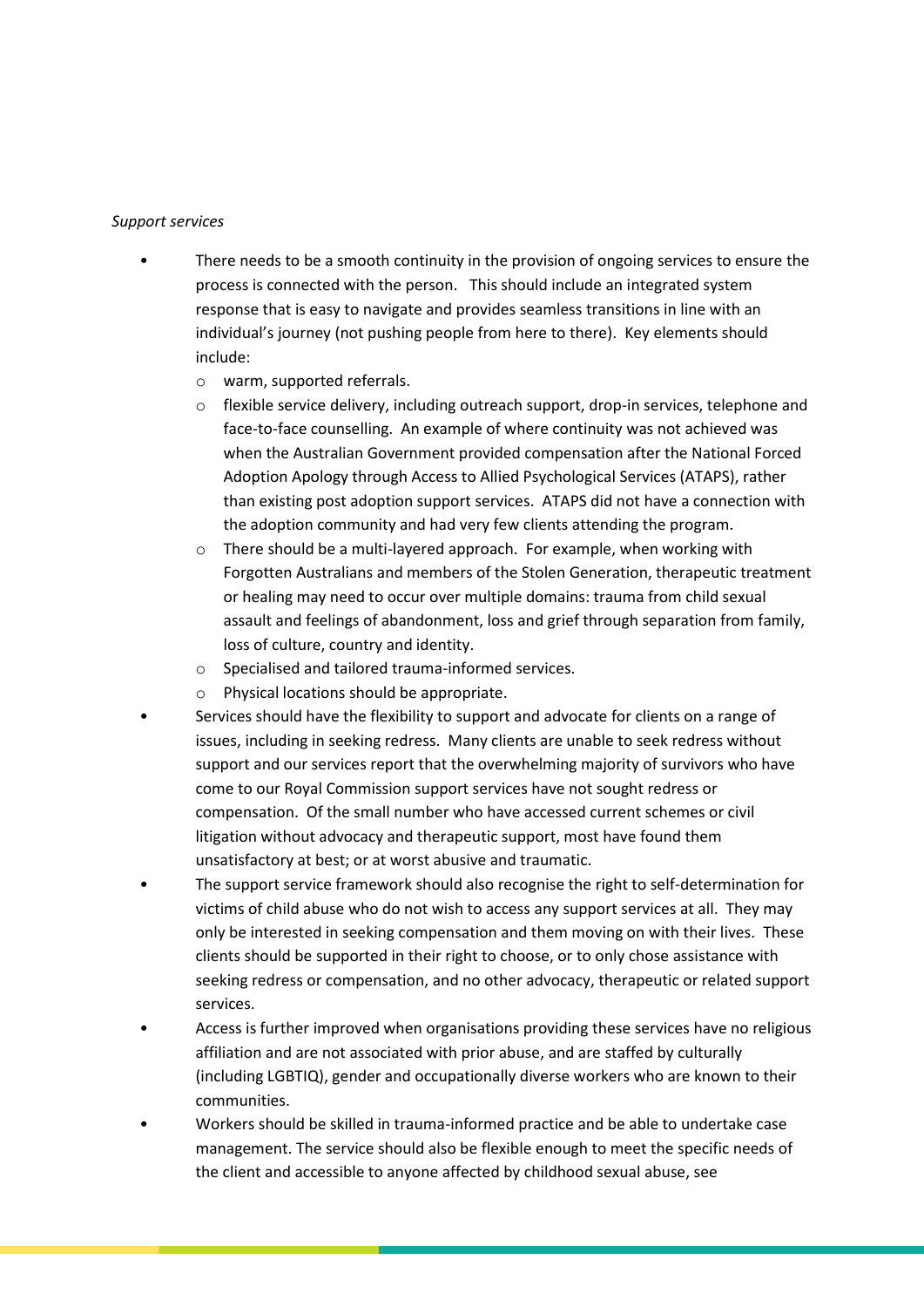## [http://www.respondsa.org.au/wp-content/uploads/sites/8/2013/05/Cry-for-Help-](http://www.respondsa.org.au/wp-content/uploads/sites/8/2013/05/Cry-for-Help-Report_2008.pdf)[Report\\_2008.pdf](http://www.respondsa.org.au/wp-content/uploads/sites/8/2013/05/Cry-for-Help-Report_2008.pdf)

- Support Services for clients post Royal Commission should be free and ongoing to victims and their families and include counselling, group work, courses and programs that offer support to clients with issues such as complex trauma, parenting needs, skills building and education, and relationship difficulties. While many survivors value individual psychological support, there should be a range of available treatment options such as music therapy, group programs, peer support, art therapy and alternative healing approaches such as Ngangkari's and massage. Support services should also include family tracing and records searching. It is our experience that clients' access to their records can be an important part of the healing and funding should reflect this.
- Holistic support services will assist victims to break the cycles of disadvantage for themselves and their children, and holistically address experiences of the trauma. This could be facilitated by guaranteed, lifelong access to a range of identified services.
- The need for secure and appropriate housing is a key issue for many of our clients accessing Forgotten Australian support services who are ageing. They have valid concerns that they will be institutionalised in aged care facilities that may result in retraumatisation. With an estimated 500 000 Forgotten Australians entering into aged care facilities, training for aged care delivery staff is desperately needed. In addition, telephone and outreach services are extremely important for ageing victims due to the high prevalence of chronic or severe health conditions that prevent them from accessing face to face services.
- Brokerage funding should be sufficient for people to be able to access private practitioners who could register after meeting professional standards. This would also ensure accountability and could be facilitated with an extension of mental health care plans from the current 10 sessions cap.
- The policy framework for advocacy and support services should include training for associated services and protocols for interaction between the victim and institution, including
	- o Ensuring legal teams are experienced in trauma-informed practice and treat the victims with compassion.
	- o Ensuring people providing direct personal responses and negotiating compensation on behalf of institutions are appropriately trained so as not to further traumatise victims. To ensure the safety and integrity of the process during a direct personal response, victims should (if they chose) to be funded to be supported by a neutral third party.
	- $\circ$  In acknowledging that sexual abuse has occurred within an institution, staff of these institutions should be trained to recognise signs of abuse and how to act appropriately to prevent future abuse as well as re-traumatisation of past victims. An example of this is a client who was sexually abused by a priest and when the priest died, one of his colleagues published his diary which included several poems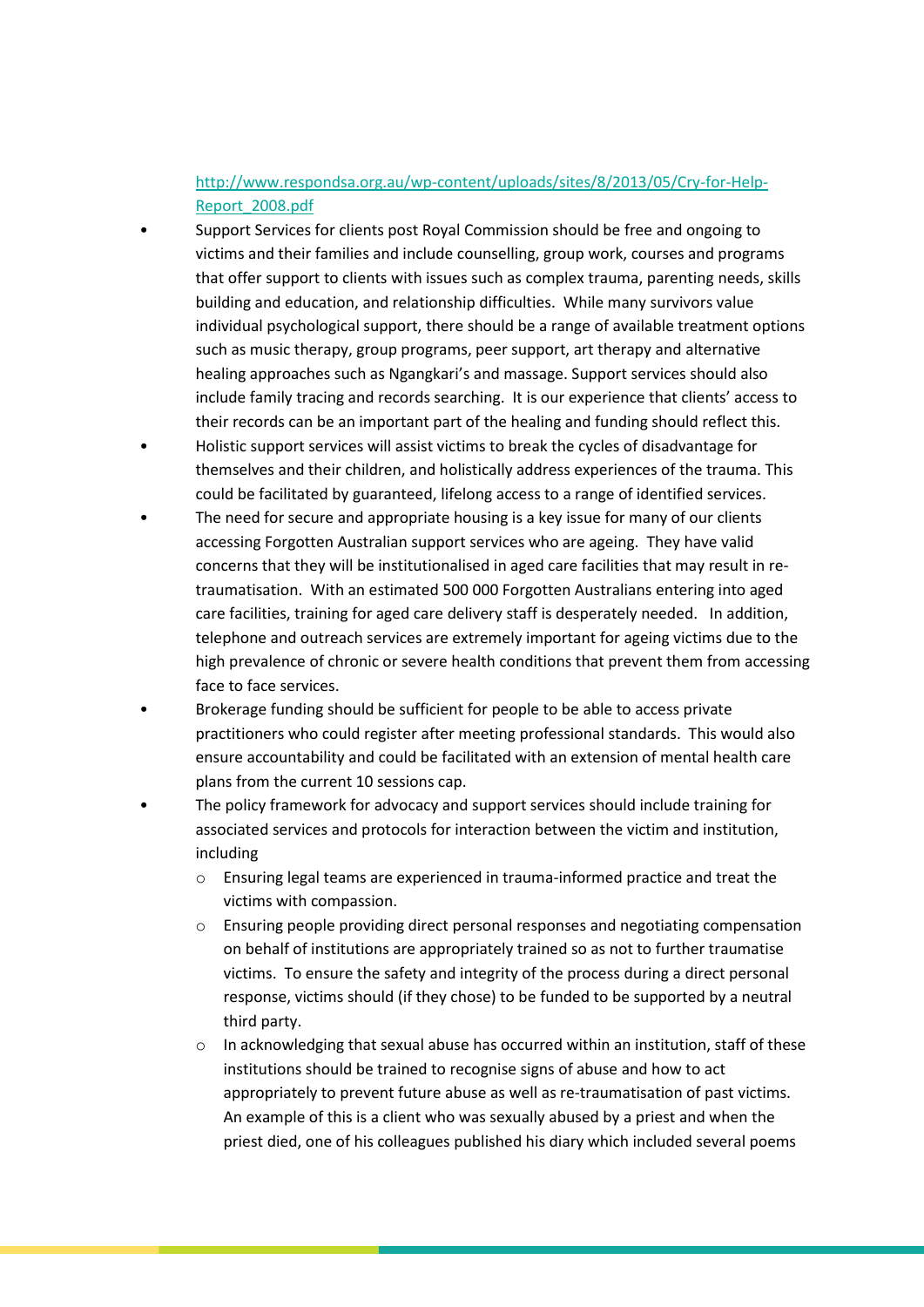about young girls, one of which was the client. The poems were inappropriate and had a significant impact upon the client resulting in re-traumatisation.

- o Convicted perpetrators should not be allowed to 'offer' face to face counsel to victims.
- The framework also needs to cover ongoing professional development for staff in working with trauma.

#### *Prevention*

- Support services could be funded to provide mandatory training on protective behaviours for all children  $2 - 18y$ rs for staff working with children as well as child focused practice [\(http://www.socialrelations.edu.au/workforce-development/child](http://www.socialrelations.edu.au/workforce-development/child-focused-practice-online/)[focused-practice-online/](http://www.socialrelations.edu.au/workforce-development/child-focused-practice-online/) ).
- Policies and procedures should back up this training to ensure that the views of children in institutional settings, including out of home care are heard and acted upon. There should be requirements that independent bodies speak regularly to children and report back with their findings. This is particularly important when children are in any Institution. For example, post adoption support services should involve ongoing visits with the child by social workers till they reach the age of 18 years.
- Prevention services should be mandated to ensure appropriate regular checks are carried out by the government on children who are cared for by child protection and social services, and those who are adopted. One of our clients experienced horrific sexual and physical abuse in the 60's and 70's after being privately adopted as there were no checks carried out to check on her welfare.
- Ongoing support services should be provided for young people when they reach the point of leaving care. Such as access to accommodation and support to address their ongoing issues of being institutionalised.

#### *Lessons learned*

- Our experience in delivering Royal Commission support services indicates a range of situations where services are not working as well as they could:
	- o There is a lack of joined up services and agreements. MOU's between agencies aren't working well to provide seamless services, for example, housing, mental health, Centrelink, Commonwealth and State social services, general health care including dental care etc.
	- $\circ$  Funding is insufficient to provide sufficient appropriate physical space for the 'one stop shop' approach. There is also a lack of money for transport to the service and/or lack of funding to provide needed outreach. Outreach can also be difficult if there is no suitable space where the client is located, for example, if they are incarcerated or hospitalised.
	- o The lack of joined up services means the client is continually re-traumatised by having to revisit their trauma i.e. engaging in historical narratives and not focusing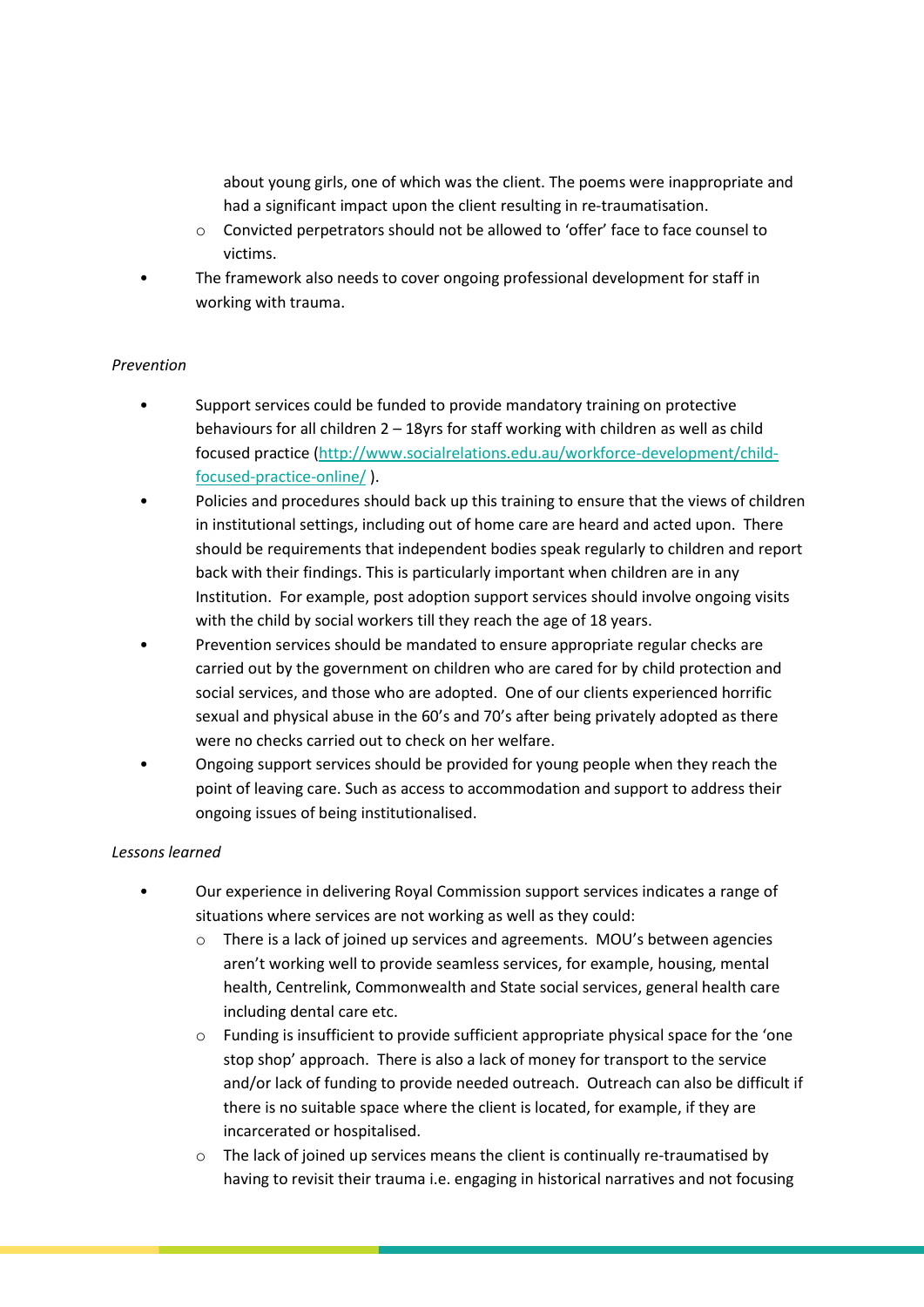on improving current wellbeing by acknowledging the impact of trauma on their current life.

- $\circ$  A one size fits all approach does not support the complex needs of clients and many services lack of flexibility to respond to individual needs and / or take part in a collaborative case management response
- o There is still a lack of regional response and sufficient technology to support outreach.
- Our experience in working with Indigenous survivors provides the following learnings:
- o Clients require support in accessing redress as they have often lost faith in the legal system due to failed prosecutions in the past.
- o Long-term, but often intermittent care is needed.
- o Indigenous clients need access to Indigenous practitioners and different ways of responding to healing eg. returning to country.
- o Both male and female Indigenous counsellors are required.
- o While counselling services are currently provided by phone to remote clients, in the future funding should be provided for face-to-face and group services to support individuals, families and communities wherever they are.
- Our clients have expressed concerns over counselling and therapy being delivered within the Medicare framework. Many clients tell stories of arrogance, feeling stigmatised by 'diagnosis', and hurried to tell their story and to 'move on' from the abuse by psychologists and psychiatrists. Relationships Australia suggests a complex trauma accredited practitioners' scheme as far more helpful and healing for clients.
- There is a desperate need for increased funding to provide services for the impact of institutional child sexual abuse on the children, grandchildren and the communities of victims. There needs to be increased cultural sensitivity by support agencies across community and kinship systems on the impact of abuse. These responses need to be community driven and community development work needs to be adequately resourced. In particular, within Aboriginal communities it is important to have community driven responses and these need time to establish. Short term funding for time limited projects does not work and is unsustainable. For the Northern Territory Aboriginal population, both remote and urban, a clearly identified service gap exists in the provision of adequate and realistic resources for long term, local, culturally appropriate counselling and support, and whole of community healing. What is currently funded under-services the area and does not make provision for the resources needed to service regional and remote areas in culturally appropriate ways.
- Many of the current issues have been responded to through previous reports and recommendations, including those of the prior and current Royal Commissions; however many clients observe little action. For example, in South Australia see the Mullighan report and Layton reports:

http://www.decd.sa.gov.au/speced2/files/links/Child\_Protection\_Review\_FU.pdf https://www.sa.gov.au/\_\_data/assets/pdf\_file/0017/22814/CISC\_APY\_Intro.pdf and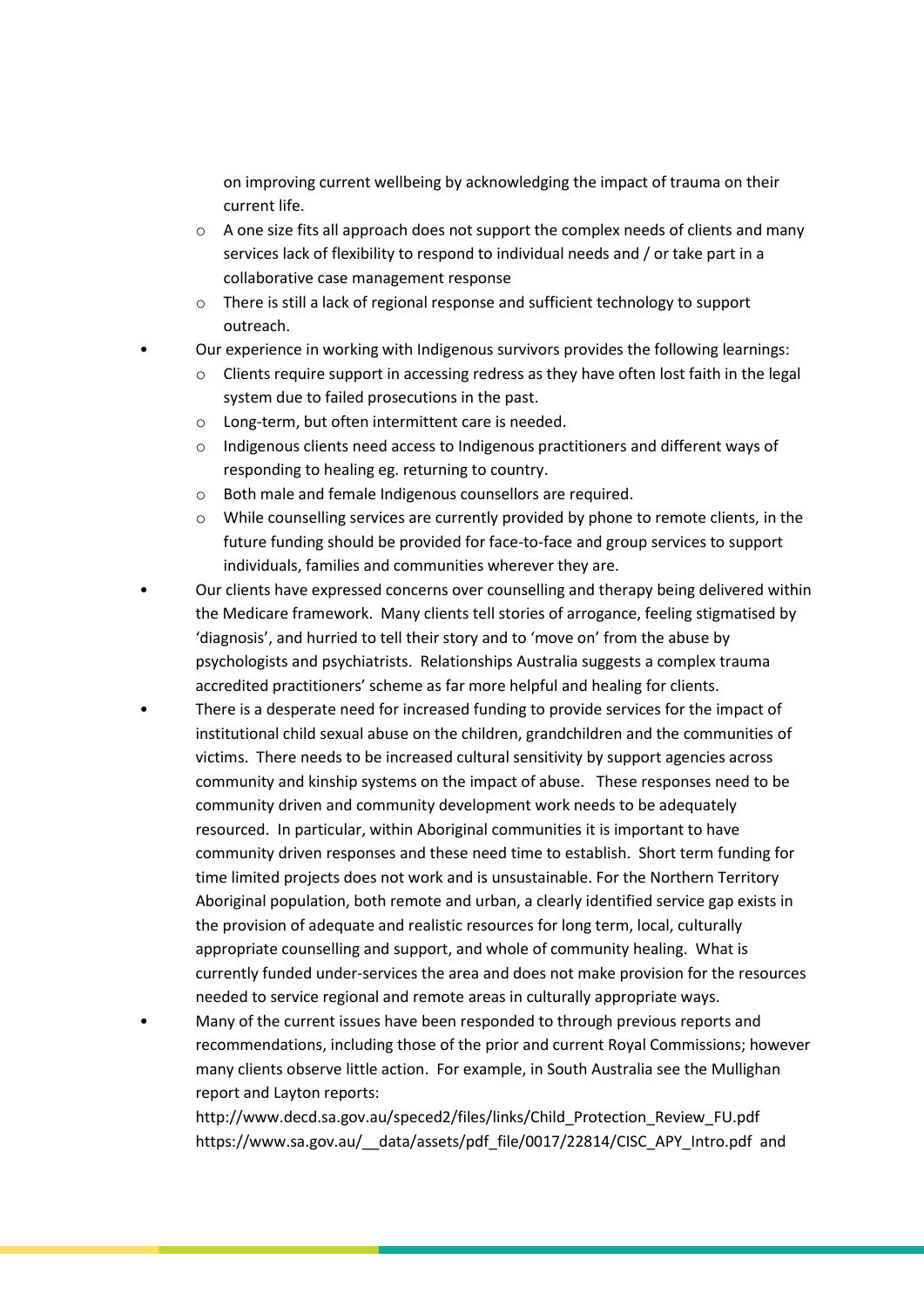http://www.sa.gov.au/topics/crime-justice-and-the-law/mullighan-inquiry/children-instate-care

- Support services don't currently cover the breadth of victim's needs. For example, in our experience many survivors' educational, social and employment opportunities have been negatively affected by their abuse and therefore, low literacy levels, among other things, need to be considered in the design of documents and policies.
- To mitigate the risk of harm, the direct personal response process (if victims wish to receive direct personal responses) must be provided by an agency trained in traumainformed practice with processes in place to ensure integrity, safe practices and overall governance. Direct personal responses should include trained professionals with specific training in mediation and trauma work. As stated above, Relationships Australia also supports an independent national redress body that monitors this element of the process. If this is not done well, direct personal responses can be harmful (as has been the case with many survivors contacting institutions where their abuse occurred, only to be held at arm's length and /or encountering disrespectful communication). The model also needs to consider principles that ensure accountability to the wider society. This requires a feedback loop that provides opportunity for people to feed into the effectiveness of direct personal responses, and a mechanism to adjust the policy environment to take account of this feedback.

#### Topic B: Diverse victims and survivors

- Eligibility for access to services should be broad and inclusive, culturally appropriate and allow for (yet unknown) victims to come forward over time. Our experience suggests that while some people are able to speak out when the abuse occurs, for others it can take decades before they feel able to discuss their experiences.
- Service design should also recognise that child sexual abuse leaves a lifelong impact and survivors will need support of different kinds at different intervals and transition points in their lives. For each victim, impacts and needs will be unique.
- Our experience suggests that there is a low level of awareness of the current services available, especially in regional and remote communities, notwithstanding any new services that could arise as a result of future policy. A comprehensive communications strategy is needed that includes commitment by all agencies to promote services to individuals who may have been affected by child sexual abuse.
- In order to engage diverse clients there should be a framework or strategy for interacting with survivors (and their families and communities) and the media to provide information about the range of available support services. Particular strategies are also required for publicising redress scheme for rural/remote populations. Support services for Indigenous survivors need to be widely publicised, including via promotion through Aboriginal media outlets. However, publication strategies are also needed for non-Indigenous clients. In our experience, many survivors are adept at 'blocking out' or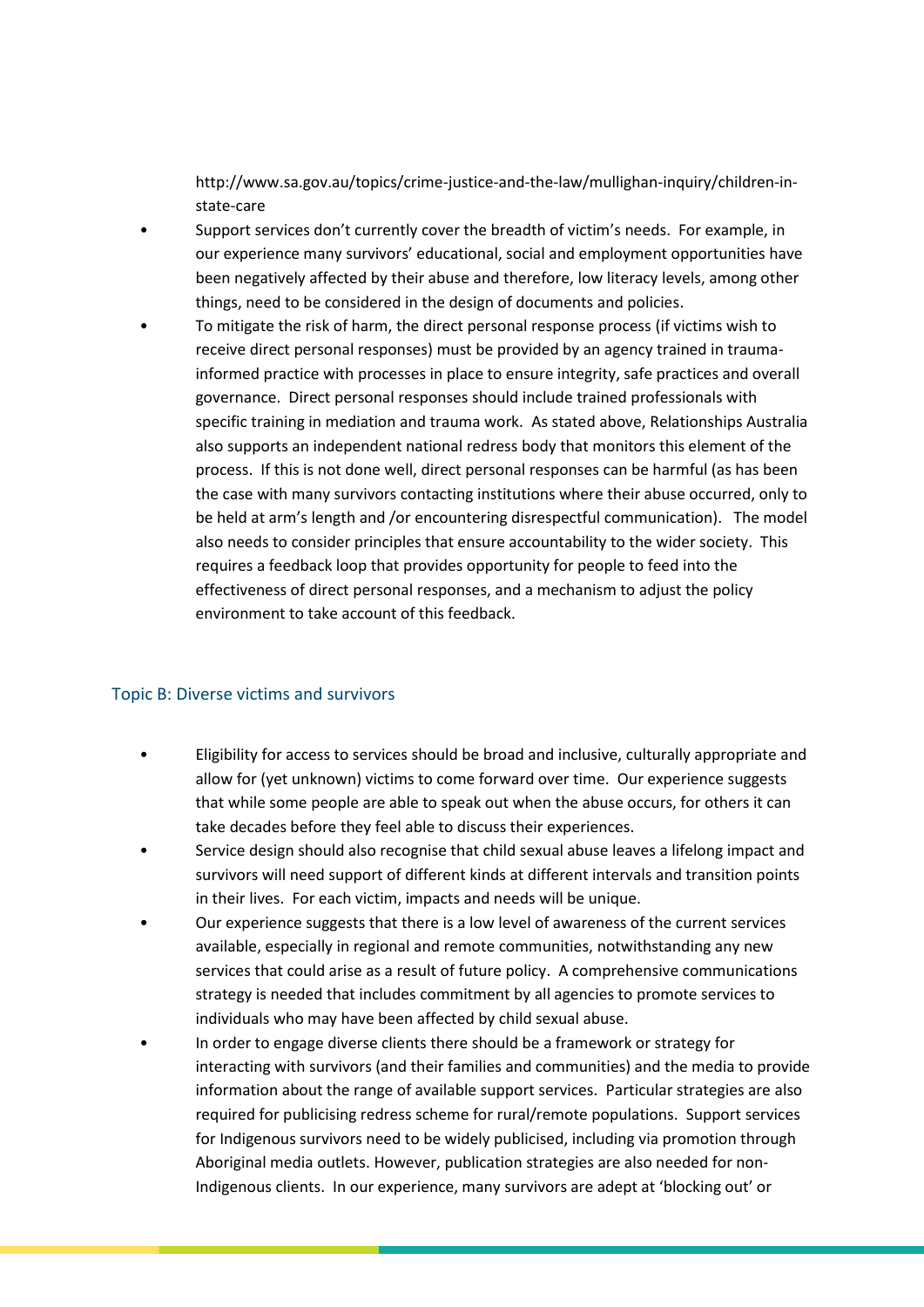avoiding anything about sexual abuse. Others have sought assistance but not found the right support, or felt able to access what was being offered (e.g. they may have enquired about Towards Healing but were deterred by the process or response). In some of our services, even in the past few months, people have presented at our service who are not aware of the work of the Royal Commission.

- Diverse clients need services that employ diverse staff. There should be ongoing availability of training for staff working with adult survivors within all services (following the 'mainstreaming' of domestic violence), in particular within the criminal justice and medical settings – mental health & emergency departments. This should contribute to an ongoing understanding of the dynamics of child sexual abuse and its long term impacts to ensure that appropriate referrals into tailored services can be made.
- Occupational diversity is also an important factor. Our services support requests from clients to not work with staff from certain occupational groups such as social workers, when the client is a member of the Stolen Generation and at times, psychologists when the client was abused by a therapist or held in a mental health facility. Therefore it is essential to ensure the availability of a range of professions as part of a suite of service options to support child abuse survivors.
- When supporting Aboriginal and Torres Strait Islander clients, key stakeholders need to be involved in the process including the Stolen Generation as well as other targeted Aboriginal controlled organisations, for example, APONT, Danila Dilba Medical Service, and Congress. Policy frameworks also need the flexibility to provide assistance for culturally appropriate forms of healing; for example, culture camps, and yarning circles for families to reconnect, share, explain and work out ways of family healing. These services also need sufficient lead time, including 6 to 12 months forward planning in the consulting, listening and designing of the scheme and to enable trust to be built.
- Advocacy and support services should provide whole of community healing responses, particularly for Aboriginal survivors on community who have extraordinary geographical, cultural and language considerations. Child sexual abuse impacts not only on a survivor's own sense of identity but also on the community's identity as healing is about belonging, reconnecting and restoring identity and therefore it must also be about community healing. We also know that sexual abuse perpetrated against one generation impacts on the generations that come after. Therefore, children and grandchildren also carry the trauma of their elders before them and must also be offered services.
- Word of mouth and warm referrals are particularly important when working with Aboriginal and Torres Strait Islander survivors who often seek confirmation from their peers or Aboriginal community workers that the trauma support service is safe and confidential. A significant barrier to accessing mainstream trauma services continues to be distrust stemmed from forced removal, systemic racism stemmed forced intergenerational impacts of trauma. Relationships Australia Queensland, for example, has built trust through the creation deliberate shared spaces for Indigenous clients. They accommodate requests for first sessions to occur off-site such as at an Aboriginal community/health service where the survivor feels safe and is familiar with the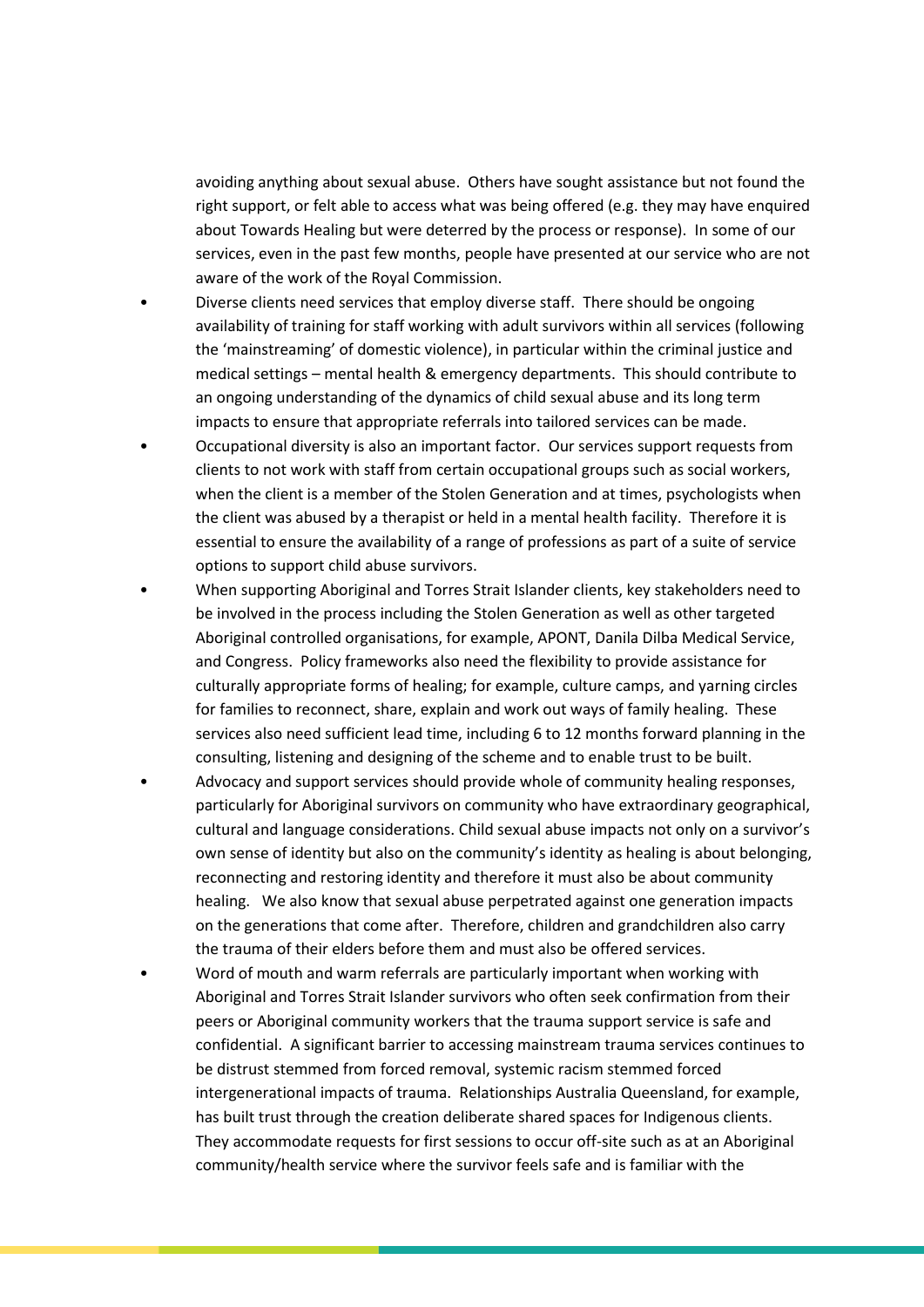surroundings. Other survivors prefer therapy to occur at organisations which provide a variety of services as their presenting needs are not always apparent (ie financial counselling).

- In providing services to the Royal Commission, Relationships Australia has adopted a trauma-informed, case management approach, with brokering in of relevant and appropriate services as required. This approach has been successful reducing fragmented and unintegrated care and has minimised re-traumatisation. However, gaps in service have been identified.
- Our work in the Northern Territory and South Australia with Aboriginal clients shows there is a need for specific Aboriginal services within regional areas, access to Ngangkari's (Aboriginal healers) and healing camps that replenish. Working with Indigenous people needs to be recognised as working with survivors of 'political violence' within the context of genocide, racism and white supremacy. In supporting Royal Commission clients, Aboriginal and Islander Cultural Advisors worked successfully alongside counsellors as part of the Royal Commission support services. This work identified that significant support is also required for these workers. Support for workers was facilitated through information, support and training and consideration of how this role might impact on the workers personally.
- Appropriate physical spaces have also been designed to support Aboriginal and Islander clients. For example, in Darwin we established an outdoor refreshment area (the 'Meeting Place') staffed by Relationships Australia counsellors and Aboriginal and Islander Cultural Advisors. The Meeting Place proved to be an invaluable space for clients to take a break from the intensity of the Royal Commission and speak informally with support services.
- The work of the Cultural and Islander Advisors also identified the need to be clear about the delineation of roles between practitioners and non-practitioners. The Cultural and Islander Advisors roles were informal and they used informal and culturally appropriate language such as 'yarning' and 'let's have catch up', as against 'therapy' and 'counselling'. The Advisors facilitated warm referrals, helped build trust and informed approaches, but did not provide counselling or hear stories. The services also identified the need for broader role for case managers, apart from counselling.
- Our Royal Commission services also demonstrate the need for all staff coming into contact with clients who have experienced child abuse in institutional settings to participate in trauma-informed training, including administrative staff. In delivering these services, the need for outreach and services to extend to families affected by intergenerational transmission of child abuse is also now seen as essential.

#### Topic C: Geographic considerations

• Diverse geography affects the availability of ongoing professional support networks, and access to a range of needed services such as health care, including specialised services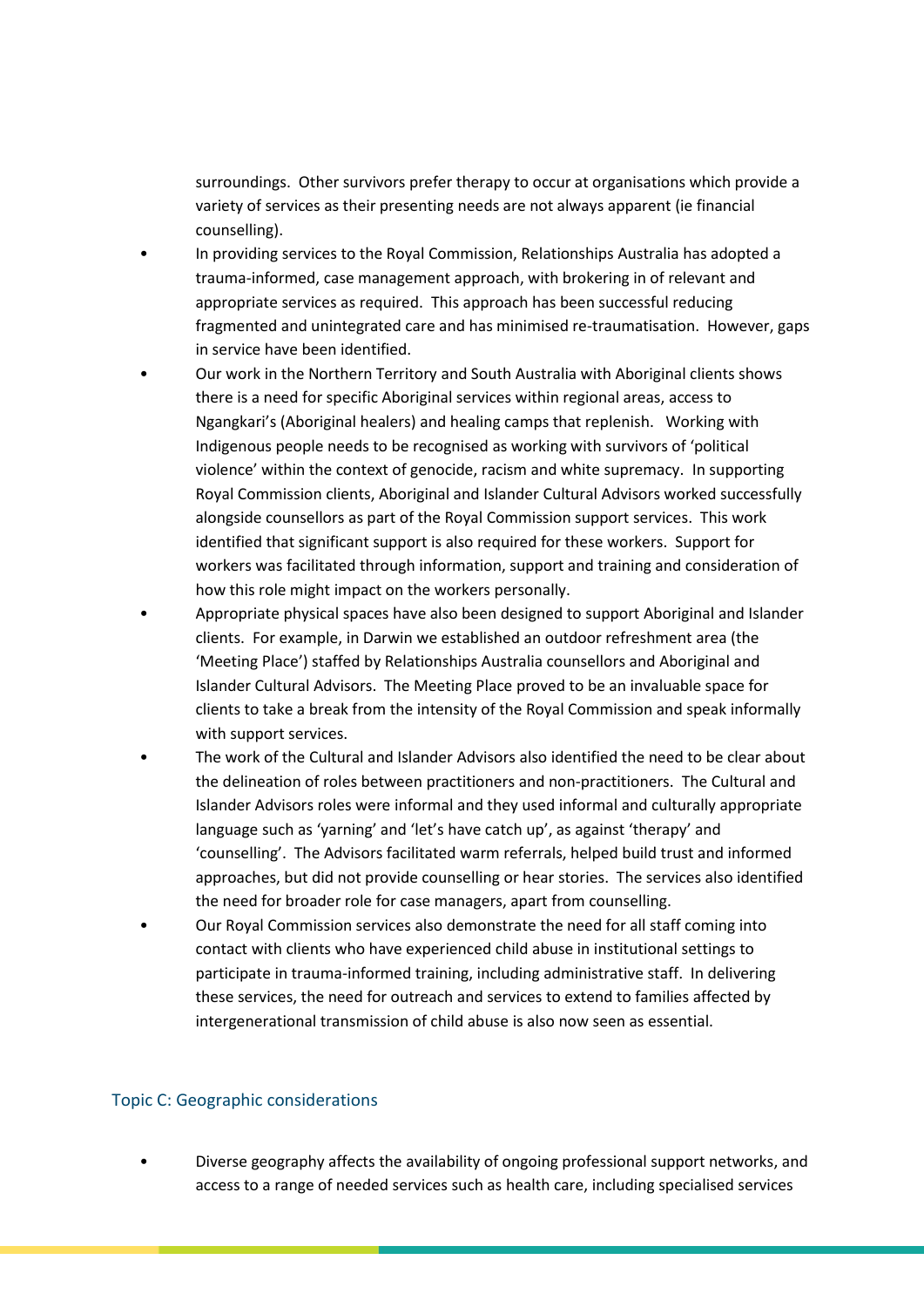such as dental care and optometry, transport to appointments, and ambulance services (needed due to high levels of poor physical and mental well-being).

- One option could be a central service within each state and territory that is identified as providing a range of flexible supports for survivors– adequately funded and providing therapeutic / healing supports, case management and warm referral to specialist services, training and community support.
- Our services have successfully provided therapeutic treatment services by telephone that has enabled survivors in rural and remote areas to receive specialised support without commuting to a metro area; however, ideally that would be supplemented by face-to-face individual and group responses on an ongoing basis.
- Strategies and technology designed to support rural and remote clients can also be used to support metropolitan clients who prefer to engage in non-traditional ways. Also when considering the needs of survivors into the future, the use of technology in the delivery of therapeutic treatment services may become more important, especially with younger survivors who may feel more comfortable using online services and chat services.

#### Topic D: Service system issues

- Innovative or traditional support services should also be trauma-informed, the core principles of which should include: choice, cultural competency, support for survivor empowerment, safety, collaboration and trustworthiness. Trauma-informed approaches aim to minimise further trauma through a conscious attempt to reduce and eliminate triggers for victims, assist in healing and recovery, and prevent future traumatisation and violence.
- Brokerage needs to be part of advocacy as many health issues such as dental, eyes, ear health and other general health issues have not had regular attention due to the long term impacts of trauma and disadvantage. When relationships of trust are established between a client and a service, then it is better for that service to have the option to support access to other services through a brokerage model (ie. petrol vouches to access support/medical appointments)
- Generalist psychological and medical services are not considered specialist services for dealing with institutional child abuse and we believe there is a need for specialist services that provide a trauma based approach – see 'A cry for help.' This report clearly indicates that these people are not well served by general mainstream services. Well trained mainstream workers, however, can enquire into the effects of child abuse and assist in guiding people to the right services. Relationships Australia South Australia is one organisation that has led workforce development training through Respond South Australia as well as existing post care services, and has provided child support training to workers and community members (Foundation courses as well as working with survivors both women and men in conjunction with the website http://www.respondsa.org.au/).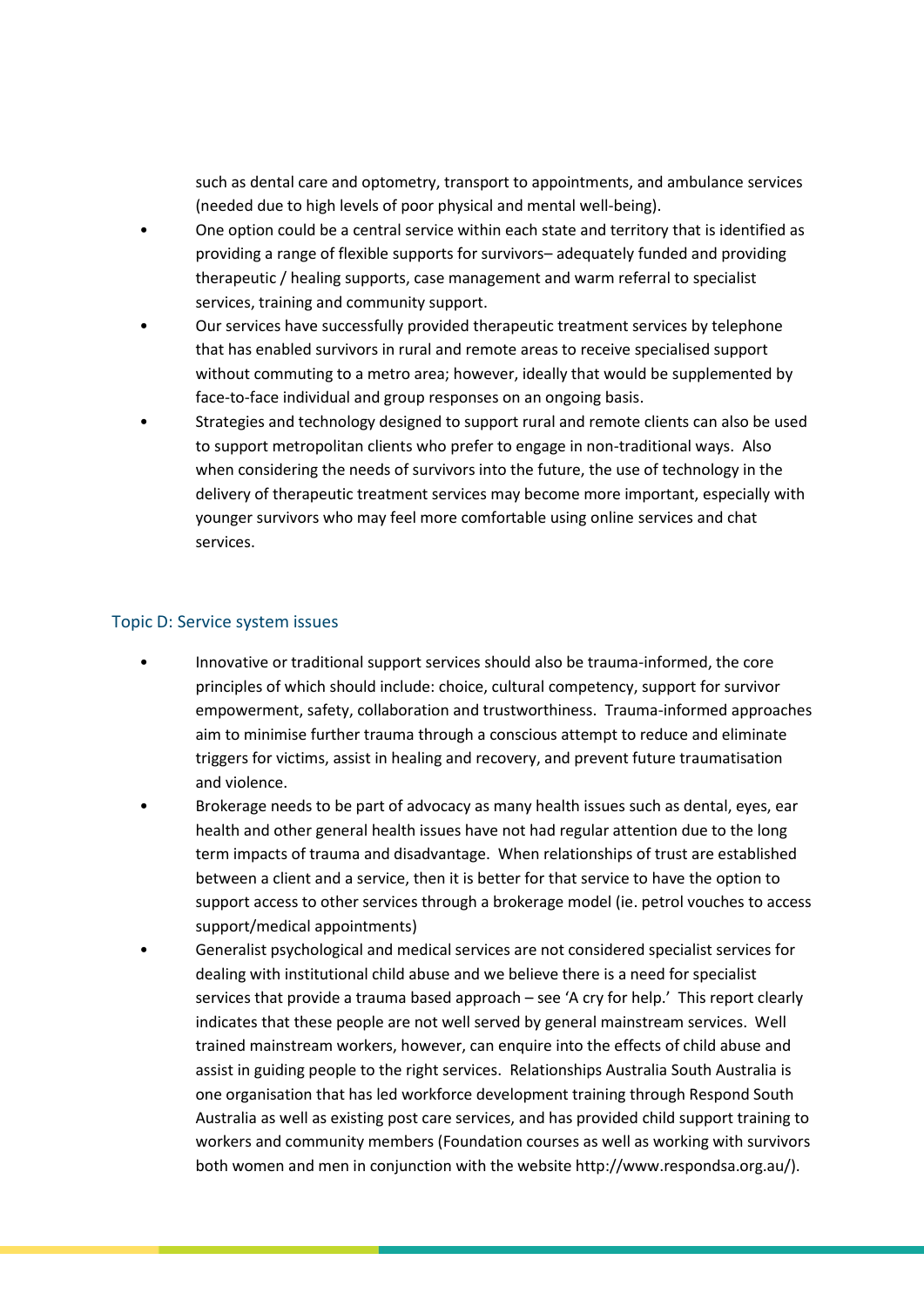This experience and training can facilitate a 'ready' workforce specific to this population as well as geographic responses.

• The Royal Commission may also wish to develop policy on the role of counsellors in supporting survivors through legal processes. For example, Relationships Australia has been increasingly receiving requests for victim statements from the lawyers of survivors who have been accessing counselling services. These requests for reports to support legal processes from practitioners who are not trained in preparing documents for court may well be at odds with the counsellor's role in facilitating therapeutic change. Counsellors are routinely assisting clients to prepare statements and fill in documents (eg. housing applications) if the client requests assistance, but the policy needs to be clear about when this assistance would be inappropriate.

#### Topic E: Evidence and promising practices

- Our services have found regular meetings between practitioners supporting victims of child sexual abuse to be highly beneficial. These meetings could be facilitated through a regular trauma conference (annual organised nationally and travelling around the country to increase accessibility), where practice is shared, filmed and made available online, and supplemented by ongoing webinars.
- Where victims choose direct personal response as one element of their healing journey (and many will not), one promising approach that is more victim-focussed than traditional legal system approaches is restorative justice. Restorative practice models are being explored in a number of national and international jurisdictions in the fields of human rights, criminal justice and child abuse. Restorative practice is organised around the normative values of respect, peacefulness, and responsibility, and at the procedural or operational level it involves some kind of encounter to develop relationships, repair and transform. "Restorative justice theory emphasises that every crime involves specific victims and offenders, and that a goal of the criminal justice process should be to help them come to resolution.…resolution requires that the rights of victims be vindicated by exoneration from responsibility for the injuries they have sustained as well as receiving reparation for those injuries. That is not all that is required. The offender must make recompense for there to be full resolution … Recompense is something given or done to make up for an injury. This underscores that the offender who caused the injury should be the active party (Van Ness et al., 2002).
- A feature of a restorative justice model can be a formal meeting or conference, at which the survivor (or their representative), the offender (or their representative), and family and community members are present in order to discuss and process what happened, identify the nature of the harms caused, and determine what needs to occur to rectify the wrongs and repair harms; victim forgiveness is not required (Randall, 2014). Many victims are unlikely to wish to attend a meeting, but if they choose to, they should be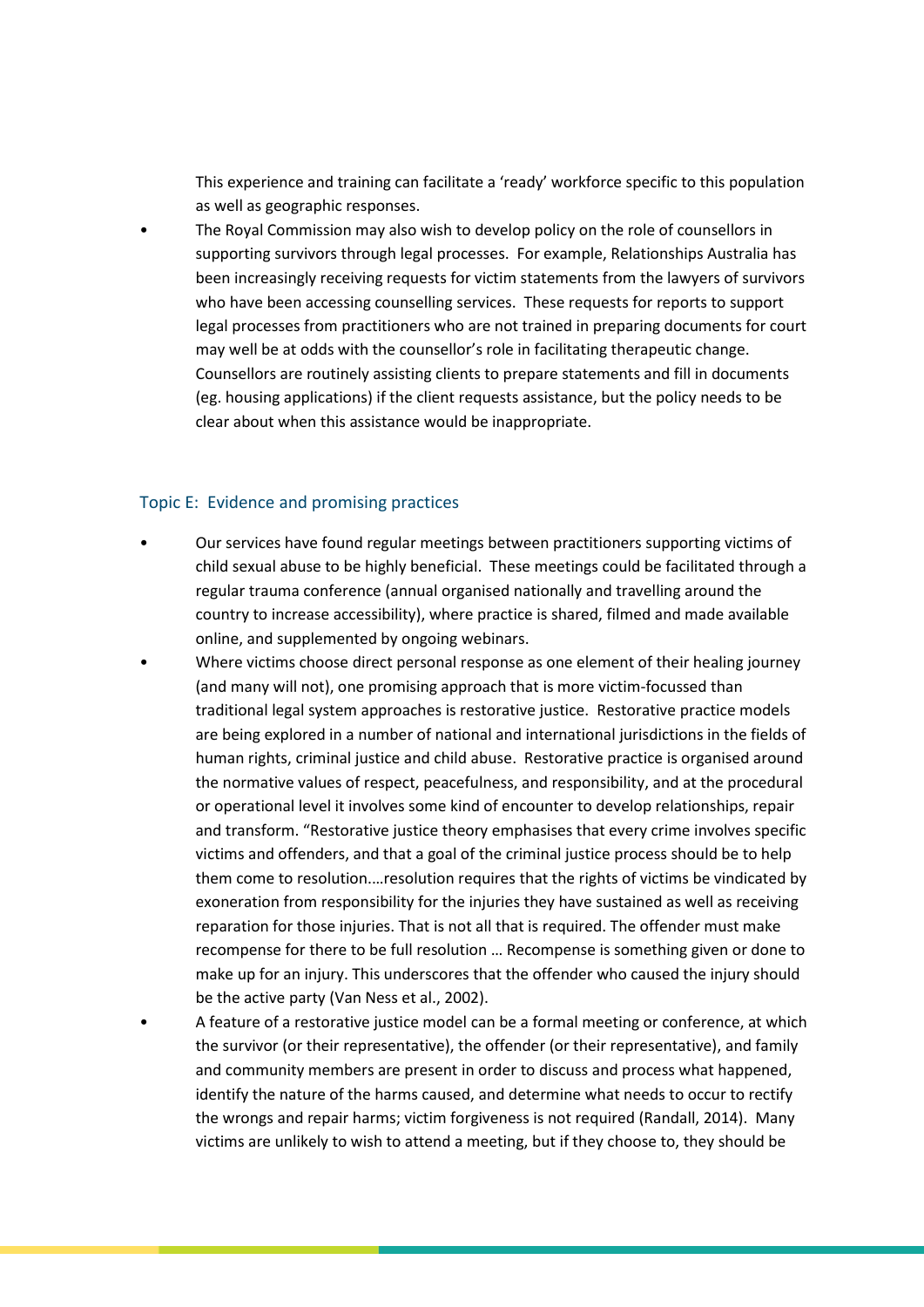appropriately supported by skilled practitioners who are trained in facilitating restorative meetings and experienced in trauma-informed practice.

- There are many models already used in a variety of settings to assist with healing processes and restoration, and Relationships Australia already takes a restorative practice approach in many of their services, including when conducting family group conferences and family dispute resolution. We consider that it is possible to develop a working model for 'direct personal response' that is informed by the therapeutic principles of family dispute resolution and its processes. As stated previously, skilled practitioners are required to impartially facilitate the process and support the survivor.
- Relationships Australia is also committed to improving the evidence base and we believe that future funding should cover evaluation and research so that improvements can be made over time to programs and services.

Thank you for the opportunity to provide a submission to the Royal Commission Issues Paper on Advocacy and Support and Therapeutic Treatment Services. Should you require any further clarification of any aspect of this submission or need information about the services Relationships Australia provides, please contact me or Paula Mance, National Policy Manager, Relationships Australia.

\_\_\_\_\_\_\_\_\_\_\_\_\_\_\_\_\_\_\_\_\_\_\_\_\_\_\_\_\_\_\_\_\_\_\_\_\_\_\_\_\_\_\_\_\_\_\_\_\_\_\_\_\_\_\_\_\_\_\_\_\_\_\_\_\_\_\_\_\_\_\_\_

Yours sincerely,

Alin Broch

Alison Brook National Executive Officer

3 November 2015